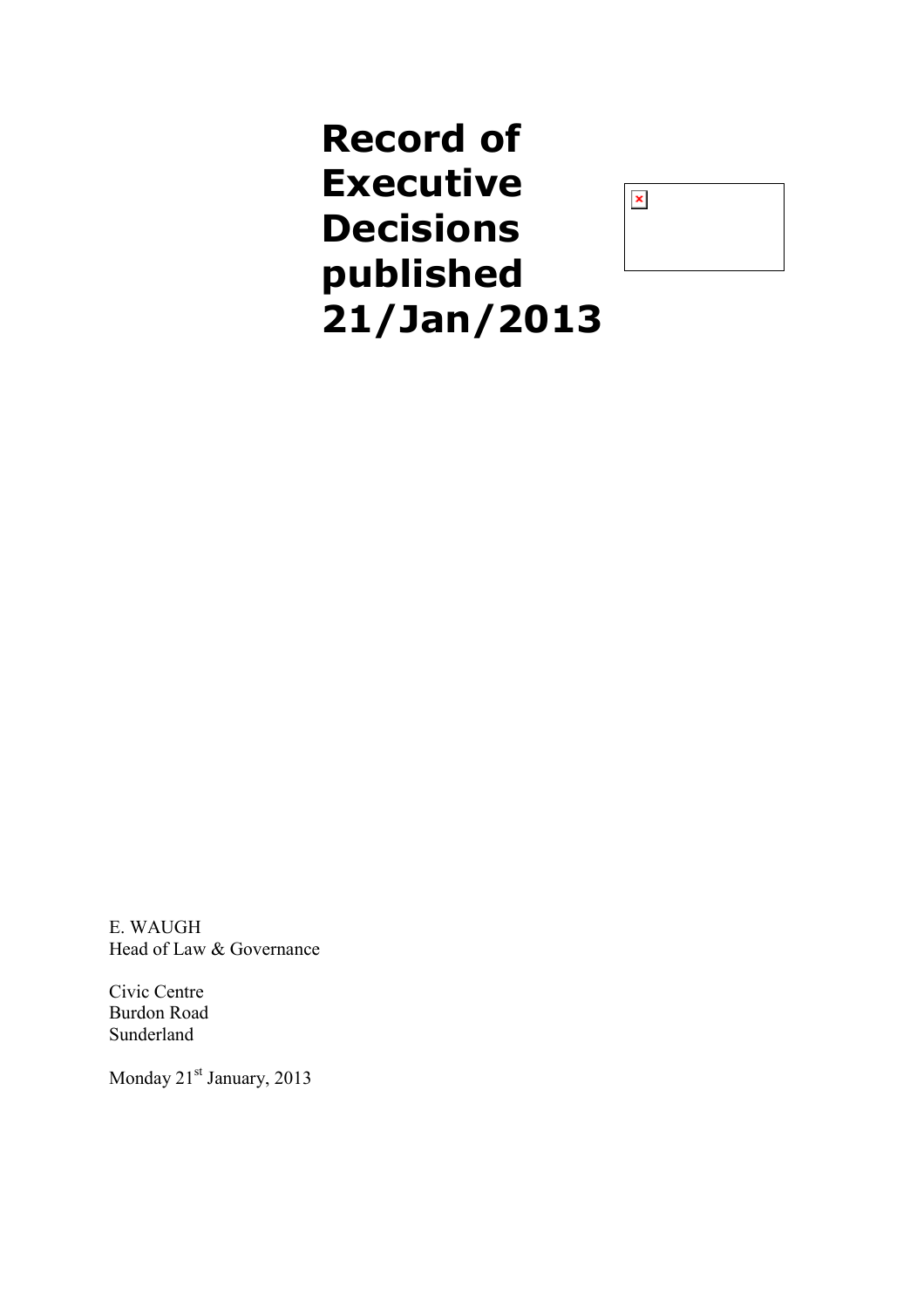**Decision Taker:** Washington Area Committee

**Appropriate Scrutiny Committee:** Scrutiny Committee

**Date decision in force:**  15/Jan/2013

**Date of decision:** 15/Jan/2013

### **Full description of decision:**

To approve SIB funding of £13,000 as a contribution towards the NE Aircraft Museum Access Road project.

### **Reasons for decision:**

Each Area Committee has been allocated a minimum of £200,000 per annum from the Strategic Initiatives Budget to promote action on key priorities identified in the relevant Local Area Plan and to attract other funding into the area.

### **Alternative options considered and rejected:**

To decline/defer the application.

### **Title and author(s) of written report:**

Financial Statement and Proposals for further allocation of Resources - Chief Executive

### **Contact Officer:**

Karon Purvis - Area Officer **Extension:**  561 2449 **Email:**  karon.purvis@sunderland.gov.uk **Is this a key decision:** No **Does the Decision contain Confidential/Exempt Information:** No **Declarations of Interest and Dispensations:** none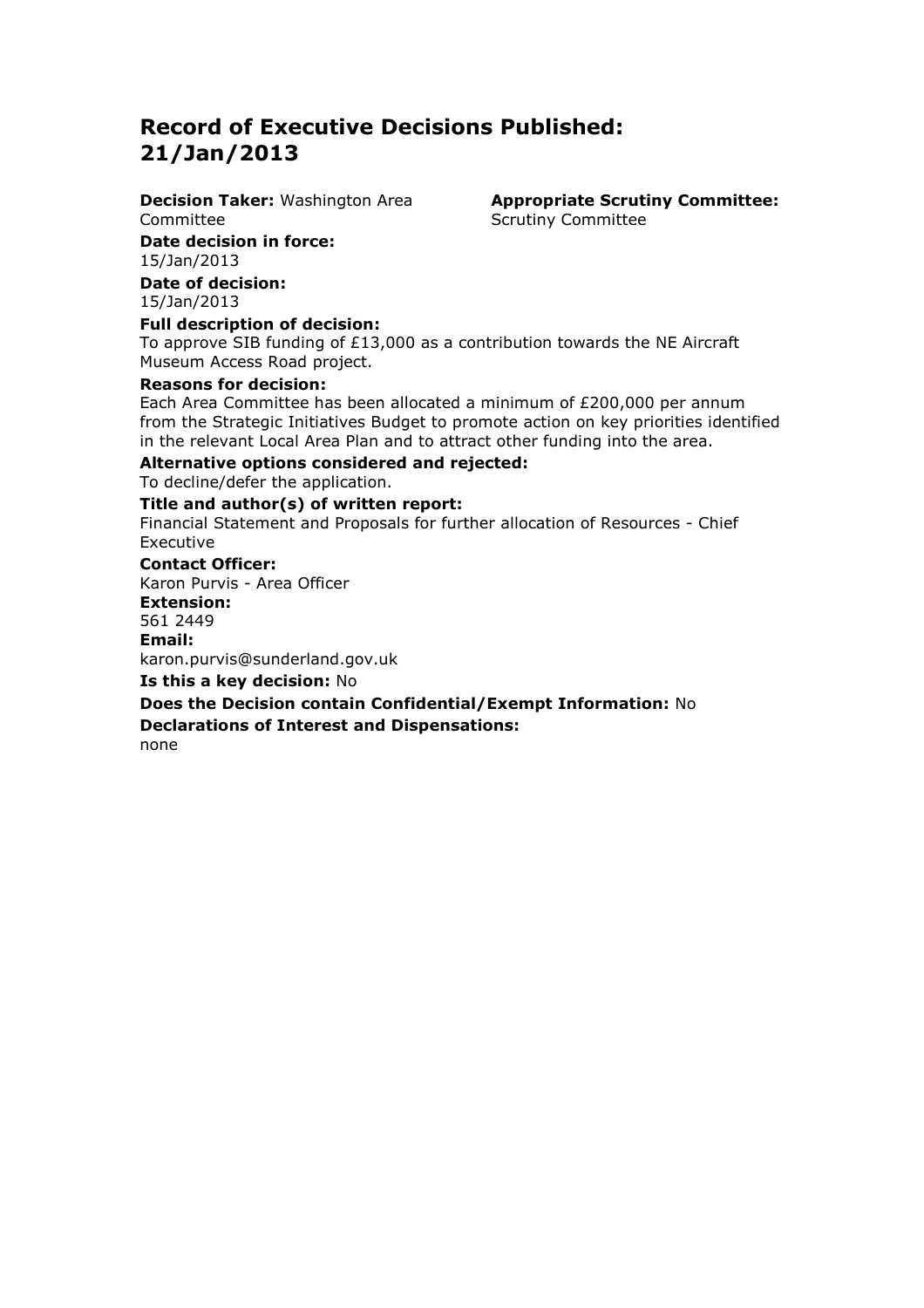**Decision Taker:** Washington Area Committee

**Date decision in force:**  15/Jan/2013

**Date of decision:** 15/Jan/2013

**Full description of decision:**

To approve SIB funding of £26,000 as a contribution towards the Washington Heritage Festival 2013.

### **Reasons for decision:**

Each Area Committee has been allocated a minimum of £200,000 per annum from the Strategic Initiatives Budget to promote action on key priorities identified in the relevant Local Area Plan and to attract other funding into the area.

**Alternative options considered and rejected:**

To decline/defer the application

### **Title and author(s) of written report:**

Financial Statement and Proposals for further allocation of Resources - Chief Executive

### **Contact Officer:**

Karon Purvis - Area Officer **Extension:**  561 2449 **Email:**  karon.purvis@sunderland.gov.uk **Is this a key decision:** No **Does the Decision contain Confidential/Exempt Information:** No **Declarations of Interest and Dispensations:** none

**Appropriate Scrutiny Committee:** Scrutiny Committee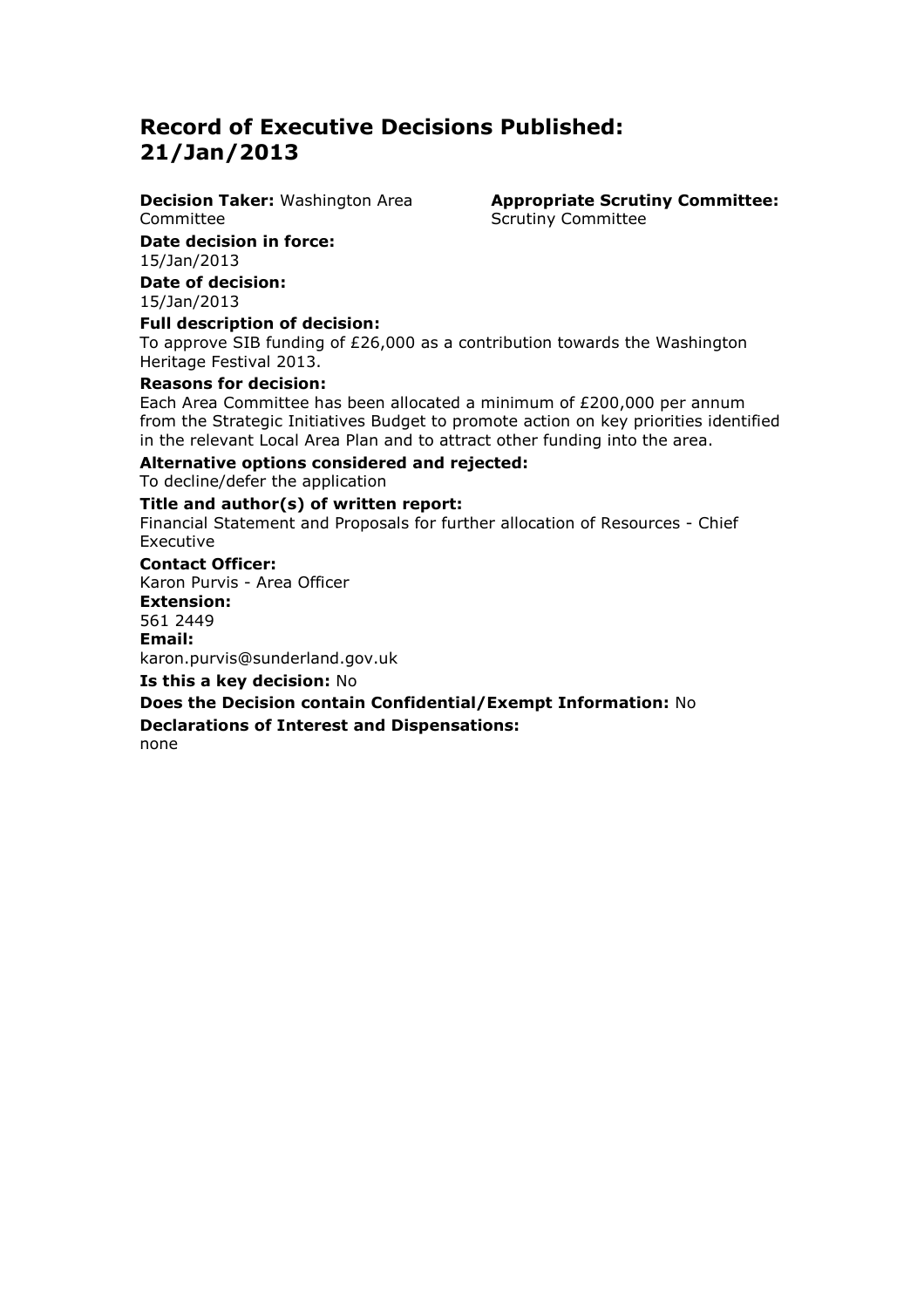**Decision Taker:** Washington Area Committee

**Date decision in force:**  15/Jan/2013

**Date of decision:** 15/Jan/2013

**Appropriate Scrutiny Committee:** Scrutiny Committee

### **Full description of decision:**

To approve SIB funding of £8,000 as a contribution towards the Concord Illuminations 2013

### **Reasons for decision:**

Each Area Committee has been allocated a minimum of £200,000 per annum from the Strategic Initiatives Budget to promote action on key priorities identified in the relevant Local Area Plan and to attract other funding into the area.

### **Alternative options considered and rejected:**

To decline/defer the application

### **Title and author(s) of written report:**

Financial Statement and Proposals for further allocation of Resources - Chief Executive

### **Contact Officer:**

Karon Purvis - Area Officer **Extension:**  561 2449 **Email:**  karon.purvis@sunderland.gov.uk **Is this a key decision:** No **Does the Decision contain Confidential/Exempt Information:** No **Declarations of Interest and Dispensations:** none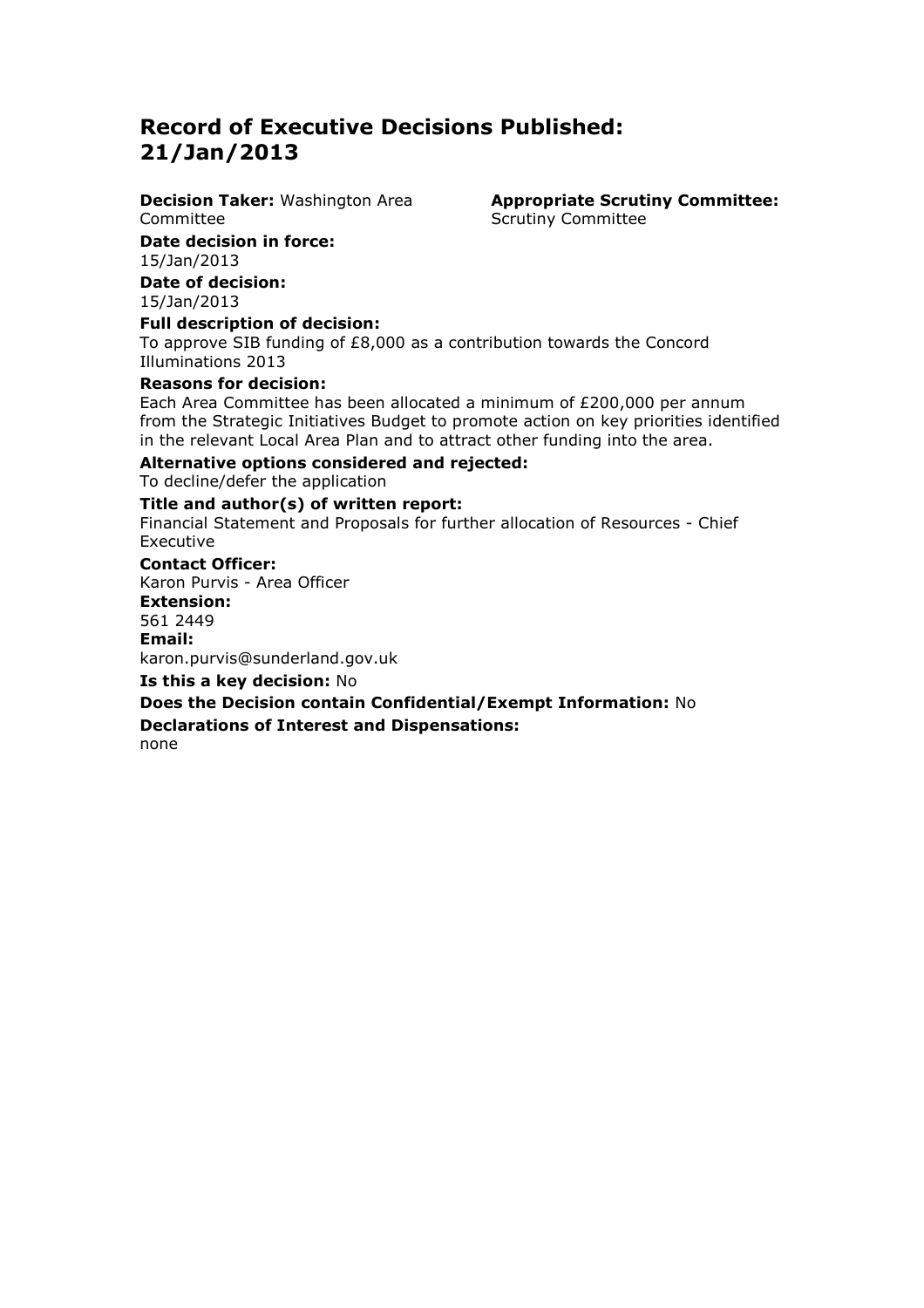**Decision Taker:** Washington Area Committee

**Date decision in force:**  15/Jan/2013

**Date of decision:** 15/Jan/2013

**Full description of decision:**

To approve SIB funding of £8,500 as a contribution towards the Washington Young People's Forum

### **Reasons for decision:**

Each Area Committee has been allocated a minimum of £200,000 per annum from the Strategic Initiatives Budget to promote action on key priorities identified in the relevant Local Area Plan and to attract other funding into the area.

### **Alternative options considered and rejected:**

To decline/defer the application

### **Title and author(s) of written report:**

Financial Statement and Proposals for further allocation of Resources - Chief Executive

### **Contact Officer:**

Karon Purvis - Area Officer **Extension:**  561 2449 **Email:**  karon.purvis@sunderland.gov.uk

**Is this a key decision:** No

### **Does the Decision contain Confidential/Exempt Information:** No

### **Declarations of Interest and Dispensations:**

Councillors Farthing, Thompson and Williams declared personal and prejudicial interests in the item as members of the Oxclose and District Young People Project and left the room during consideration of the application

**Appropriate Scrutiny Committee:** Scrutiny Committee